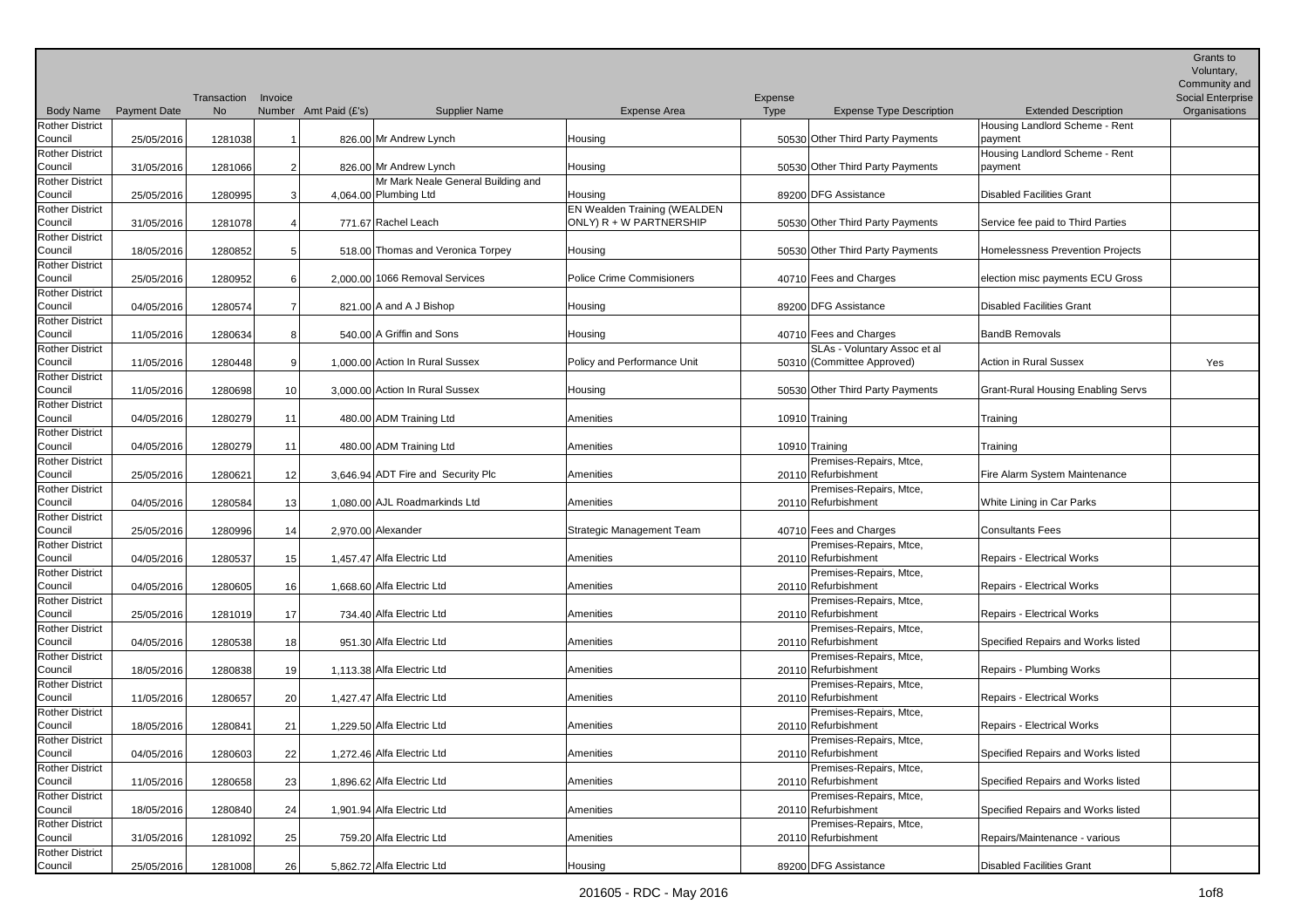|                                   |                     |                          |         |                                                            |                      |                                                             |                 |                                                             |                                                       | Grants to<br>Voluntary,<br>Community and |
|-----------------------------------|---------------------|--------------------------|---------|------------------------------------------------------------|----------------------|-------------------------------------------------------------|-----------------|-------------------------------------------------------------|-------------------------------------------------------|------------------------------------------|
| <b>Body Name</b>                  | <b>Payment Date</b> | Transaction<br><b>No</b> | Invoice | Number Amt Paid (£'s)                                      | <b>Supplier Name</b> | <b>Expense Area</b>                                         | Expense<br>Type | <b>Expense Type Description</b>                             | <b>Extended Description</b>                           | Social Enterprise<br>Organisations       |
| <b>Rother District</b>            |                     |                          |         |                                                            |                      |                                                             |                 |                                                             |                                                       |                                          |
| Council                           | 31/05/2016          | 1281090                  | 27      | 3,301.97 allpay.net Ltd                                    |                      | Finance                                                     |                 | 40710 Fees and Charges                                      | Allpay Card/Rep/Let Chrg - Vatable                    |                                          |
| <b>Rother District</b><br>Council | 18/05/2016          | 1280599                  | 28      | 1,121.82 Altitude Safety Ltd                               |                      | Amenities                                                   |                 | 40110 Tools & Specialist Equipment                          | Purchase of Tools                                     |                                          |
| <b>Rother District</b><br>Council | 18/05/2016          | 1280740                  |         | 3,407.51 Animal Wardens Ltd                                |                      | EH Dog Control R + W Partnership                            |                 | 50530 Other Third Party Payments                            | Service fee paid to Third Parties                     |                                          |
| Rother District                   |                     |                          | 29      |                                                            |                      |                                                             |                 |                                                             |                                                       |                                          |
| Council<br><b>Rother District</b> | 18/05/2016          | 1280741                  | 30      | 3,887.40 Animal Wardens Ltd                                |                      | EH Dog Control R + W Partnership                            |                 | 50530 Other Third Party Payments<br>Premises-Repairs, Mtce, | Service fee paid to Third Parties                     |                                          |
| Council                           | 04/05/2016          | 1280597                  | 31      | 2.304.00 Baldslow Blast Cleaning (Southern) Ltd            |                      | Amenities                                                   |                 | 20110 Refurbishment                                         | Specified Repairs and Works listed                    |                                          |
| <b>Rother District</b><br>Council | 04/05/2016          | 1280572                  | 32      | 4,000.00 Bathe in Safety                                   |                      | Housing                                                     |                 | 89200 DFG Assistance                                        | Disabled Facilities Grant                             |                                          |
| <b>Rother District</b>            |                     |                          |         |                                                            |                      |                                                             |                 |                                                             |                                                       |                                          |
| Council<br><b>Rother District</b> | 11/05/2016          | 1280703                  | 33      | 3,000.00 Bathe in Safety                                   |                      | Housing                                                     |                 | 89200 DFG Assistance                                        | <b>Disabled Facilities Grant</b>                      |                                          |
| Council                           | 25/05/2016          | 1281013                  | 34      | 4,560.00 Bathe in Safety                                   |                      | Housing                                                     |                 | 89200 DFG Assistance                                        | Disabled Facilities Grant                             |                                          |
| <b>Rother District</b>            |                     |                          |         |                                                            |                      |                                                             |                 |                                                             |                                                       |                                          |
| Council                           | 31/05/2016          | 1281068                  | 35      | 2,200.00 Bathe in Safety                                   |                      | Housing                                                     |                 | 89200 DFG Assistance                                        | Disabled Facilities Grant                             |                                          |
| <b>Rother District</b><br>Council | 31/05/2016          | 1281069                  | 36      | 2,275.00 Bathe in Safety                                   |                      | Housing                                                     |                 | 89200 DFG Assistance                                        | Disabled Facilities Grant                             |                                          |
| <b>Rother District</b>            |                     |                          |         |                                                            |                      |                                                             |                 |                                                             |                                                       |                                          |
| Council                           | 11/05/2016          | 1280685                  | 37      | 765.60 Beckwith Consulting Ltd                             |                      | <b>Corporate Resources</b>                                  |                 | 41510 Members Conference Expenses                           | Members Training/Conference Fees                      |                                          |
| <b>Rother District</b><br>Council | 25/05/2016          | 1280992                  | 38      | 4,573.20 Bevan Brittan LLP                                 |                      | Joint Waste Contract Client Unit                            |                 | 42000 Partnership Projects                                  | <b>CLIENT Joint Waste Cost</b>                        |                                          |
| <b>Rother District</b><br>Council | 11/05/2016          | 1280712                  | 39      | 750.00 Bexhill In Bloom                                    |                      | Amenities                                                   |                 | 50410 Grants - Other Organisations                          | Parks-Bexhill in Bloom                                | Yes                                      |
| <b>Rother District</b>            |                     |                          |         |                                                            |                      |                                                             |                 |                                                             |                                                       |                                          |
| Council                           | 18/05/2016          | 1280772                  | 40      | 500.00 Bexhill Town Forum                                  |                      | Finance                                                     |                 | 50410 Grants - Other Organisations                          | Bexhill Town Forum                                    | Yes                                      |
| <b>Rother District</b><br>Council | 31/05/2016          | 1281063                  | 41      | 7,350.00 Bill Coney Building and Developments              |                      | Housing                                                     |                 | 89200 DFG Assistance                                        | <b>Disabled Facilities Grant</b>                      |                                          |
| <b>Rother District</b><br>Council | 04/05/2016          | 1280261                  | 42      | 504.00 BLSM LLP                                            |                      | Housing                                                     |                 | 40710 Fees and Charges                                      | Bed and Breakfast Accom - misc.                       |                                          |
| <b>Rother District</b>            |                     |                          |         |                                                            |                      |                                                             |                 |                                                             |                                                       |                                          |
| Council<br><b>Rother District</b> | 11/05/2016          | 1280412                  | 43      | 504.00 BLSM LLP                                            |                      | Housing                                                     |                 | 40710 Fees and Charges                                      | Bed and Breakfast Accom - misc.                       |                                          |
| Council                           | 18/05/2016          | 1280504                  | 44      | 504.00 BLSM LLP                                            |                      | Housing                                                     |                 | 40710 Fees and Charges                                      | Bed and Breakfast Accom - misc.                       |                                          |
| <b>Rother District</b>            |                     |                          |         | 1,000.00 Business Helpers                                  |                      | Regeneration                                                |                 | 40710 Fees and Charges                                      | Coast Community Team expenditure<br>(Bexhill Forward) |                                          |
| Council<br><b>Rother District</b> | 25/05/2016          | 1280927                  | 45      |                                                            |                      |                                                             |                 | Photocopier Contracts (PRINT                                |                                                       |                                          |
| Council                           | 31/05/2016          | 1280750                  | 46      | 1,144.70 Canon (UK) Ltd                                    |                      | Technology                                                  |                 | 41250 ROOM ONLY)                                            |                                                       |                                          |
| <b>Rother District</b><br>Council | 31/05/2016          | 1280752                  | 47      | 6,678.83 Canon (UK) Ltd                                    |                      | Technology                                                  |                 | Photocopier Contracts (PRINT<br>41250 ROOM ONLY)            |                                                       |                                          |
| <b>Rother District</b>            |                     |                          |         |                                                            |                      |                                                             |                 | Photocopier Contracts (PRINT                                |                                                       |                                          |
| Council                           | 31/05/2016          | 1280753                  | 48      | 1,144.70 Canon (UK) Ltd                                    |                      | Technology                                                  |                 | 41250 ROOM ONLY)                                            |                                                       |                                          |
| <b>Rother District</b><br>Council | 25/05/2016          | 1280695                  | 49      | 13,753.92 CapacityGRID                                     |                      | Finance                                                     |                 | 40710 Fees and Charges                                      | Fraud & Error Reduction Incentive<br>Scheme           |                                          |
| <b>Rother District</b>            |                     |                          |         |                                                            |                      |                                                             |                 |                                                             |                                                       |                                          |
| Council                           | 11/05/2016          | 1280694                  | 50      | 3,060.00 Capita Business Services Ltd                      |                      | Finance                                                     |                 | 40710 Fees and Charges                                      | Off-site resilience processing                        |                                          |
| <b>Rother District</b><br>Council | 31/05/2016          | 1281041                  | 51      | 6,571.26 Capita Business Services Ltd                      |                      | Finance                                                     |                 | 40710 Fees and Charges                                      | Off-site resilience processing                        |                                          |
| <b>Rother District</b>            |                     |                          |         |                                                            |                      |                                                             |                 |                                                             |                                                       |                                          |
| Council                           | 11/05/2016          | 1280519                  | 52      | 17.099.17 Centerprise International Limited                |                      | Technology                                                  |                 | 40710 Fees and Charges                                      | Disaster Plan Subscription                            |                                          |
| <b>Rother District</b><br>Council | 18/05/2016          | 1280767                  | 53      | CIEH-Chartered Institute of<br>576.00 Environmental Health |                      | <b>EH Environmental Services Admin R</b><br>+ W Partnership |                 | 40750 Subscriptions to Organisations                        | Subscription to Organisations                         |                                          |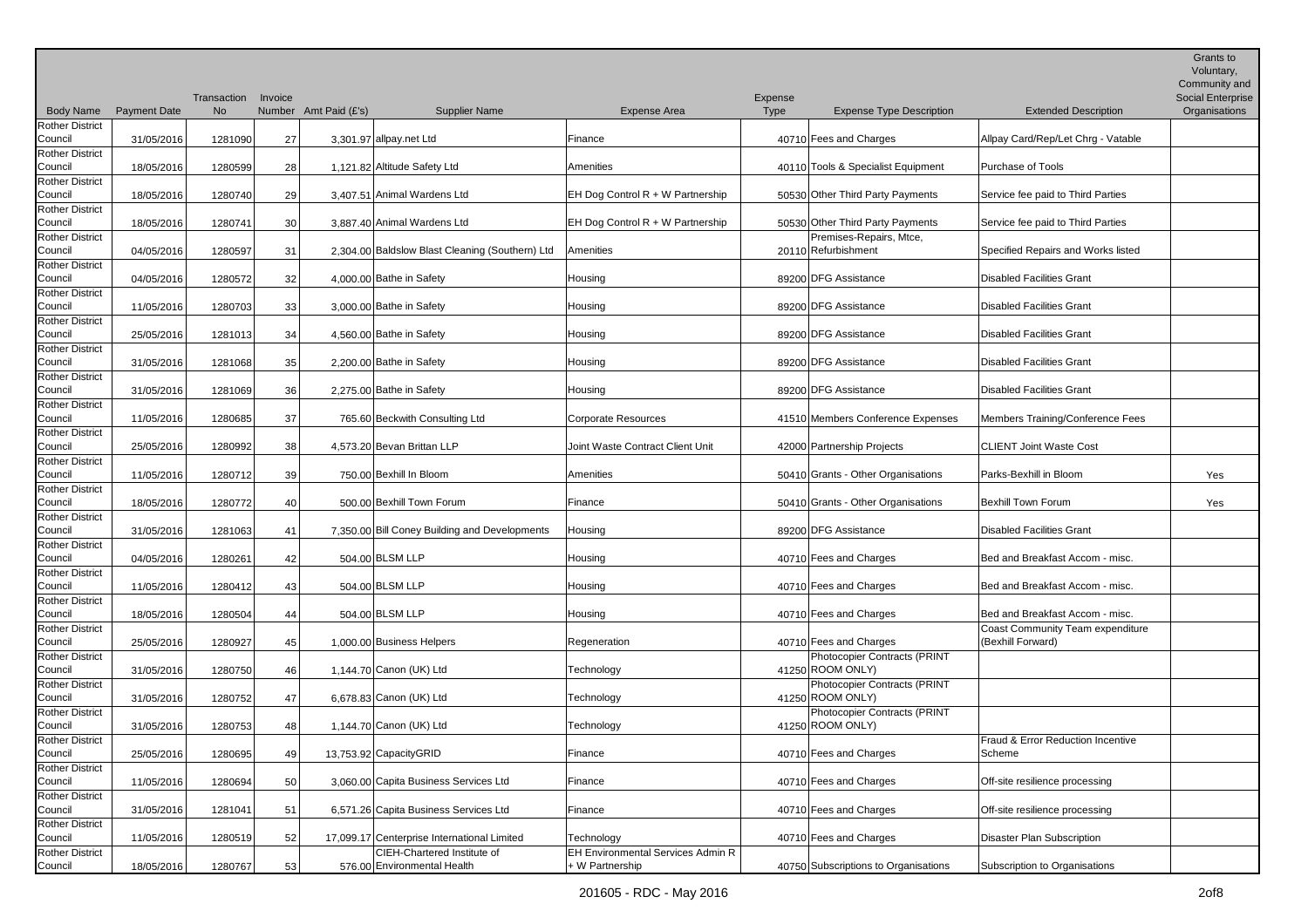|                                   |                     |                          |         |                       |                                               |                                  |                 |                                                |                                                                               | Grants to<br>Voluntary,<br>Community and |
|-----------------------------------|---------------------|--------------------------|---------|-----------------------|-----------------------------------------------|----------------------------------|-----------------|------------------------------------------------|-------------------------------------------------------------------------------|------------------------------------------|
| <b>Body Name</b>                  | <b>Payment Date</b> | Transaction<br><b>No</b> | Invoice | Number Amt Paid (£'s) | <b>Supplier Name</b>                          | Expense Area                     | Expense<br>Type | <b>Expense Type Description</b>                | <b>Extended Description</b>                                                   | Social Enterprise<br>Organisations       |
| <b>Rother District</b>            |                     |                          |         |                       |                                               |                                  |                 |                                                |                                                                               |                                          |
| Council                           | 31/05/2016          | 1280540                  | 54      |                       | 3,709.20 Cludo Uk Ltd                         | Technology                       |                 | 41120 Computer Equipment (IT ONLY)             | Advance Pay Maint Web Cont Man Sys                                            |                                          |
| <b>Rother District</b>            |                     |                          |         |                       |                                               |                                  |                 | Premises-Repairs, Mtce,                        |                                                                               |                                          |
| Council<br><b>Rother District</b> | 04/05/2016          | 1280596                  | 55      |                       | 3,814.80 D M Building Services                | Amenities                        |                 | 20110 Refurbishment<br>Premises-Repairs, Mtce, | Specified Repairs and Works listed                                            |                                          |
| Council                           | 11/05/2016          | 1280647                  | 56      |                       | 2,869.47 D M Building Services                | Amenities                        |                 | 20110 Refurbishment                            | Specified Repairs and Works listed                                            |                                          |
| <b>Rother District</b>            |                     |                          |         |                       |                                               |                                  |                 |                                                |                                                                               |                                          |
| Council                           | 31/05/2016          | 1281083                  | 57      |                       | 700.00 De La Warr Pavilion (Enterprise) Ltd   | Amenities                        |                 |                                                | 42200 District Events- Concessionary Use   DLWP Community Concessionary Grant |                                          |
| <b>Rother District</b>            |                     |                          |         |                       |                                               |                                  |                 |                                                | election only - accommodation -hire                                           |                                          |
| Council                           | 18/05/2016          | 1280837                  | 58      |                       | 7.748.10 De La Warr Pavilion (Enterprise) Ltd | <b>Police Crime Commisioners</b> |                 | 20630 Premises- Meeting room Hire              | (ECU) GROSS                                                                   |                                          |
| <b>Rother District</b><br>Council | 04/05/2016          | 1280341                  | 59      |                       | 598.76 Dell Corporation Ltd                   | Regeneration                     |                 | 41110 Additional Computer Equipment            | New PC/Computer                                                               |                                          |
| <b>Rother District</b>            |                     |                          |         |                       |                                               |                                  |                 |                                                |                                                                               |                                          |
| Council                           | 04/05/2016          | 1280502                  | 60      |                       | 1.938.00 Directional Data Systems Ltd         | Amenities                        |                 | 40110 Tools & Specialist Equipment             | <b>Purchase of Ticket Machines</b>                                            |                                          |
| <b>Rother District</b>            |                     |                          |         |                       |                                               |                                  |                 | Premises-Repairs, Mtce,                        |                                                                               |                                          |
| Council                           | 11/05/2016          | 1280622                  | 61      |                       | 1.080.00 $E.Y.E.$ Marine Ltd                  | Amenities                        |                 | 20110 Refurbishment                            | Purchase of Materials - Build Maint                                           |                                          |
| <b>Rother District</b><br>Council | 11/05/2016          | 1280622                  | 61      |                       | 54.00 $E.Y.E.$ Marine Ltd                     | Amenities                        |                 | 40110 Tools & Specialist Equipment             | Carriage/Handling Charge                                                      |                                          |
| <b>Rother District</b>            |                     |                          |         |                       |                                               |                                  |                 |                                                |                                                                               |                                          |
| Council                           | 18/05/2016          | 1280522                  | 62      |                       | 6.656.40 Easynet Ltd                          | Technology                       |                 | 40910 Telephones                               | Leased Line Rental                                                            |                                          |
| <b>Rother District</b>            |                     |                          |         |                       |                                               |                                  |                 |                                                | election only - print -non print room                                         |                                          |
| Council                           | 04/05/2016          | 1280580                  | 63      |                       | 25.784.51 Electoral Reform Services Ltd       | <b>Police Crime Commisioners</b> |                 | 40410 Printing (Non Print Room)                | (ECU)GROSS                                                                    |                                          |
| <b>Rother District</b>            |                     |                          |         |                       | English Landscapes Maintenance Ltd            |                                  |                 |                                                |                                                                               |                                          |
| Council<br><b>Rother District</b> | 25/05/2016          | 1280770                  | 64      |                       | 84,341.98 T/A The Landscape Group             | Amenities                        |                 | 20910 Premises-Routine Grounds Mtce            | Parks-Grounds Maintenance Contracts                                           |                                          |
| Council                           | 11/05/2016          | 1280523                  | 65      |                       | 744.00 Evolution Water Services Ltd           | Amenities                        |                 | 40710 Fees and Charges                         | Legionella Sampling and Monitoring                                            |                                          |
| <b>Rother District</b>            |                     |                          |         |                       |                                               |                                  |                 |                                                |                                                                               |                                          |
| Council                           | 11/05/2016          | 1280523                  | 65      |                       | 744.00 Evolution Water Services Ltd           | <b>Customer Help Points</b>      |                 | 40710 Fees and Charges                         | Legionella Sampling and Monitoring                                            |                                          |
| <b>Rother District</b>            |                     |                          |         |                       |                                               |                                  |                 |                                                |                                                                               |                                          |
| Council<br><b>Rother District</b> | 11/05/2016          | 1280523                  | 65      |                       | 744.00 Evolution Water Services Ltd           | <b>Corporate Resources</b>       |                 | 40710 Fees and Charges                         | Legionella Sampling and Monitoring                                            |                                          |
| Council                           | 04/05/2016          | 1280573                  | 66      |                       | 976.55 Family Mosaic Housing                  | Housing                          |                 | 89200 DFG Assistance                           | Disabled Facilities Grant                                                     |                                          |
| <b>Rother District</b>            |                     |                          |         |                       |                                               |                                  |                 |                                                |                                                                               |                                          |
| Council                           | 18/05/2016          | 1280849                  | 67      |                       | 693.60 Family Mosaic Housing                  | Housing                          |                 | 89200 DFG Assistance                           | Disabled Facilities Grant                                                     |                                          |
| <b>Rother District</b>            |                     |                          |         |                       |                                               |                                  |                 |                                                |                                                                               |                                          |
| Council<br><b>Rother District</b> | 18/05/2016          | 1280851                  | 68      |                       | 550.94 Family Mosaic Housing                  | Housing                          |                 | 89200 DFG Assistance                           | Disabled Facilities Grant                                                     |                                          |
| Council                           | 25/05/2016          | 1280983                  | 69      |                       | 687.00 Family Mosaic Housing                  | Housing                          |                 | 89200 DFG Assistance                           | Disabled Facilities Grant                                                     |                                          |
| <b>Rother District</b>            |                     |                          |         |                       |                                               |                                  |                 |                                                |                                                                               |                                          |
| Council                           | 25/05/2016          | 1280988                  | 70      |                       | 705.60 Family Mosaic Housing                  | Housing                          |                 | 89200 DFG Assistance                           | Disabled Facilities Grant                                                     |                                          |
| <b>Rother District</b>            |                     |                          |         |                       |                                               |                                  |                 |                                                |                                                                               |                                          |
| Council                           | 25/05/2016          | 1280991                  | 71      |                       | 833.84 Family Mosaic Housing                  | Housing                          |                 | 89200 DFG Assistance                           | Disabled Facilities Grant                                                     |                                          |
| <b>Rother District</b><br>Council | 25/05/2016          | 1281000                  | 72      |                       | 761.47 Family Mosaic Housing                  | Housing                          |                 | 89200 DFG Assistance                           | Disabled Facilities Grant                                                     |                                          |
| <b>Rother District</b>            |                     |                          |         |                       |                                               |                                  |                 |                                                |                                                                               |                                          |
| Council                           | 25/05/2016          | 1281004                  | 73      |                       | 836.10 Family Mosaic Housing                  | Housing                          |                 | 89200 DFG Assistance                           | Disabled Facilities Grant                                                     |                                          |
| <b>Rother District</b>            |                     |                          |         |                       |                                               |                                  |                 |                                                |                                                                               |                                          |
| Council                           | 25/05/2016          | 1281010                  | 74      |                       | 879.41 Family Mosaic Housing                  | Housing                          |                 | 89200 DFG Assistance                           | Disabled Facilities Grant                                                     |                                          |
| <b>Rother District</b><br>Council | 25/05/2016          | 1281026                  | 75      |                       | 1,223.29 Family Mosaic Housing                | Housing                          |                 | 89200 DFG Assistance                           | Disabled Facilities Grant                                                     |                                          |
| <b>Rother District</b>            |                     |                          |         |                       |                                               |                                  |                 |                                                |                                                                               |                                          |
| Council                           | 25/05/2016          | 1281029                  | 76      |                       | 861.00 Family Mosaic Housing                  | Housing                          |                 | 89200 DFG Assistance                           | Disabled Facilities Grant                                                     |                                          |
| <b>Rother District</b>            |                     |                          |         |                       |                                               |                                  |                 |                                                |                                                                               |                                          |
| Council                           | 31/05/2016          | 1281070                  | 77      |                       | 1,048.50 Family Mosaic Housing                | Housing                          |                 | 89200 DFG Assistance                           | Disabled Facilities Grant                                                     |                                          |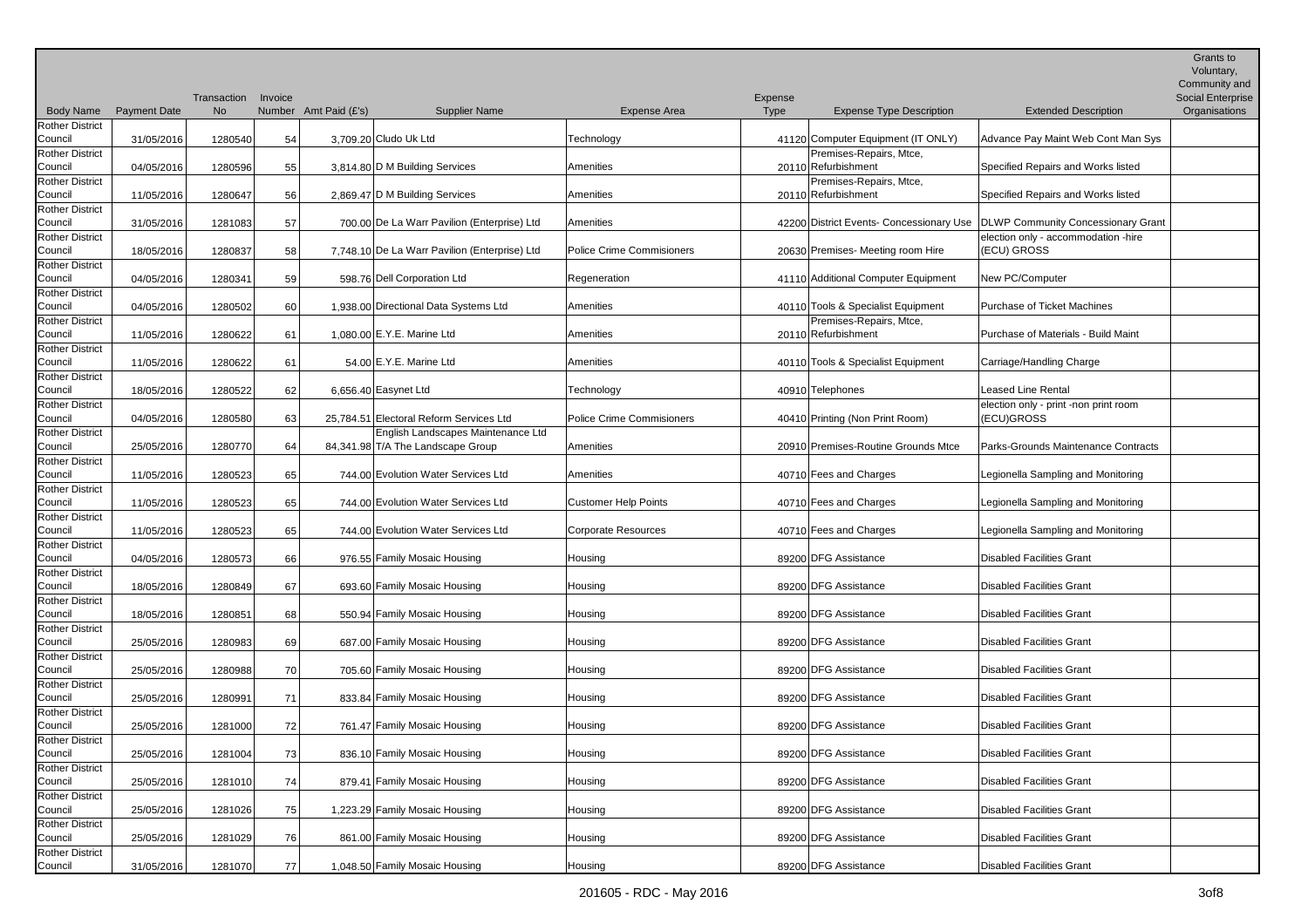|                                   |                     | Transaction | Invoice |                       |                                             |                           | Expense     |                                                |                                                      | Grants to<br>Voluntary,<br>Community and<br>Social Enterprise |
|-----------------------------------|---------------------|-------------|---------|-----------------------|---------------------------------------------|---------------------------|-------------|------------------------------------------------|------------------------------------------------------|---------------------------------------------------------------|
| <b>Body Name</b>                  | <b>Payment Date</b> | <b>No</b>   |         | Number Amt Paid (£'s) | <b>Supplier Name</b>                        | Expense Area              | <b>Type</b> | <b>Expense Type Description</b>                | <b>Extended Description</b>                          | Organisations                                                 |
| <b>Rother District</b><br>Council | 18/05/2016          | 1280514     | 78      |                       | 1,992.00 Gilgen Doors Systems UK Ltd        | Amenities                 |             | Premises-Repairs, Mtce,<br>20110 Refurbishment | <b>Access System Service</b>                         |                                                               |
| <b>Rother District</b><br>Council | 11/05/2016          | 1280441     | 79      |                       | 2,776.80 Glasdon U.K. Ltd                   | Amenities                 |             | 40110 Tools & Specialist Equipment             | Boards for Lifebuoys                                 |                                                               |
| <b>Rother District</b><br>Council | 11/05/2016          | 1280659     | 80      |                       | 3,150.00 Globetask Ltd                      | Finance                   |             | 40710 Fees and Charges                         | <b>Consultants Fees</b>                              |                                                               |
| Rother District<br>Council        | 25/05/2016          | 1280998     | 81      |                       | 5,076.49 GMS Adaptations                    | Housing                   |             | 89200 DFG Assistance                           | <b>Disabled Facilities Grant</b>                     |                                                               |
| <b>Rother District</b><br>Council | 25/05/2016          | 1280914     | 82      |                       | 715.20 GOSS Interactive Ltd                 | Technology                |             | 41120 Computer Equipment (IT ONLY)             | Maint Web Content Mngmnt Sys                         |                                                               |
| <b>Rother District</b><br>Council | 11/05/2016          | 1280589     | 83      |                       | 24,510.84 GPB (Mastics) Ltd                 | Amenities                 |             | Premises-Repairs, Mtce,<br>20110 Refurbishment | Specified Repairs and Works listed                   |                                                               |
| <b>Rother District</b><br>Council | 31/05/2016          | 1281073     | 84      |                       | 3,159.00 Halarose Ltd                       | Police Crime Commisioners |             | 40110 Tools & Specialist Equipment             | election only - equipment cost (ECU)<br><b>GROSS</b> |                                                               |
| <b>Rother District</b>            |                     |             |         |                       | Hastings Advice and Representation          |                           |             | SLAs - Voluntary Assoc et al                   |                                                      |                                                               |
| Council<br><b>Rother District</b> | 25/05/2016          | 1280981     | 85      |                       | 3,790.00 Centre (HARC)                      | Finance                   |             | 50310 (Committee Approved)                     | Hastings Advice + Representation Ce                  | Yes                                                           |
| Council<br><b>Rother District</b> | 25/05/2016          | 1280606     | 86      |                       | 1,620.00 Haymarket Media Group Ltd          | Planning                  |             | 40750 Subscriptions to Organisations           | <b>DCP Subscription</b>                              |                                                               |
| Council                           | 04/05/2016          | 1280337     | 87      |                       | 5.700.00 Ideal Networks Ltd                 | Technology                |             | 86050 Contract Payments - General              | Capital-Contract Payments - General                  |                                                               |
| <b>Rother District</b><br>Council | 04/05/2016          | 1280243     | 88      |                       | 6,840.00 Ideal Networks Ltd                 | Technology                |             | 50530 Other Third Party Payments               | <b>Technical Support</b>                             |                                                               |
| <b>Rother District</b><br>Council | 04/05/2016          | 11002751    | 89      |                       | -1,080.00 Ideal Networks Ltd                | Technology                |             | 50530 Other Third Party Payments               | <b>Technical Support</b>                             |                                                               |
| <b>Rother District</b><br>Council | 25/05/2016          | 1280582     | 90      |                       | 3.240.00 Infoshare Ltd                      | Technology                |             | Computer Licences (IT TO BUY<br>41140 ONLY)    | Maintenance/Upgrading of Software                    |                                                               |
| <b>Rother District</b><br>Council | 25/05/2016          | 1280583     | 91      |                       | 7,200.00 Infoshare Ltd                      | Technology                |             | Computer Licences (IT TO BUY<br>41140 ONLY)    | Maintenance/Upgrading of Software                    |                                                               |
| <b>Rother District</b><br>Council | 25/05/2016          | 1280902     | 92      |                       | 3,540.00 Insite Ltd                         | Technology                |             | 50530 Other Third Party Payments               | <b>Technical Support</b>                             |                                                               |
| <b>Rother District</b><br>Council | 25/05/2016          | 1280903     | 93      |                       | 5,940.00 Insite Ltd                         | Technology                |             | 50530 Other Third Party Payments               | <b>Technical Support</b>                             |                                                               |
| <b>Rother District</b><br>Council | 04/05/2016          | 1280575     | 94      |                       | 7,000.00 J D Mills Ltd                      | Housing                   |             | 89200 DFG Assistance                           | <b>Disabled Facilities Grant</b>                     |                                                               |
| <b>Rother District</b><br>Council | 11/05/2016          | 1280464     | 95      |                       | 4,774.56 James Coles and Sons Nurseries Ltd | Amenities                 |             | Premises-Repairs, Mtce,<br>20110 Refurbishment | Parks- Purchase of Plants                            |                                                               |
| <b>Rother District</b><br>Council | 25/05/2016          | 1281047     | 96      |                       | 708.00 Johnston Publishing Ltd              | Corporate Resources       |             | 40470 Publicity                                | Public Notices in Newspaper                          |                                                               |
| <b>Rother District</b>            |                     |             |         |                       |                                             |                           |             |                                                |                                                      |                                                               |
| Council<br><b>Rother District</b> | 25/05/2016          | 1280423     | 97      |                       | 991.20 Johnston Publishing Ltd              | Planning                  |             | 40470 Publicity                                | Planadv - Rye + Battle Observer                      |                                                               |
| Council<br><b>Rother District</b> | 25/05/2016          | 1280615     | 98      |                       | 566.40 Johnston Publishing Ltd              | Planning                  |             | 40470 Publicity                                | Planadv - Rye + Battle Observer                      |                                                               |
| Council                           | 25/05/2016          | 1280566     | 99      |                       | 567.56 Johnston Publishing Ltd              | Human Resources           |             | 11010 Advertising Vacancies                    | <b>Advertising Vacant Post</b>                       |                                                               |
| <b>Rother District</b><br>Council | 25/05/2016          | 1280955     | 100     |                       | 849.60 Johnston Publishing Ltd              | Planning                  |             | 40470 Publicity                                | Planadv - Rye + Battle Observer                      |                                                               |
| <b>Rother District</b><br>Council | 25/05/2016          | 1280957     | 101     |                       | 708.00 Johnston Publishing Ltd              | Amenities                 |             | 86030 Architects & Consultant Fees             | Capital-Architect and Conslt Fees                    |                                                               |
| <b>Rother District</b><br>Council | 11/05/2016          | 1280592     | 102     |                       | 913.20 JS Wadeson Cleaning Services Ltd     | Corporate Resources       |             | Premises-Repairs, Mtce,<br>20110 Refurbishment | Specified Repairs and Works listed                   |                                                               |
| <b>Rother District</b><br>Council | 18/05/2016          | 1280834     | 103     |                       | 594.00 JS Wadeson Cleaning Services Ltd     | Amenities                 |             | Premises-Repairs, Mtce,<br>20110 Refurbishment | Specified Repairs and Works listed                   |                                                               |
| <b>Rother District</b><br>Council | 11/05/2016          | 1280406     | 104     |                       | 972.00 Kardex Systems (UK) Ltd              | Corporate Resources       |             | 40110 Tools & Specialist Equipment             | Kardex Machine - Maintenance                         |                                                               |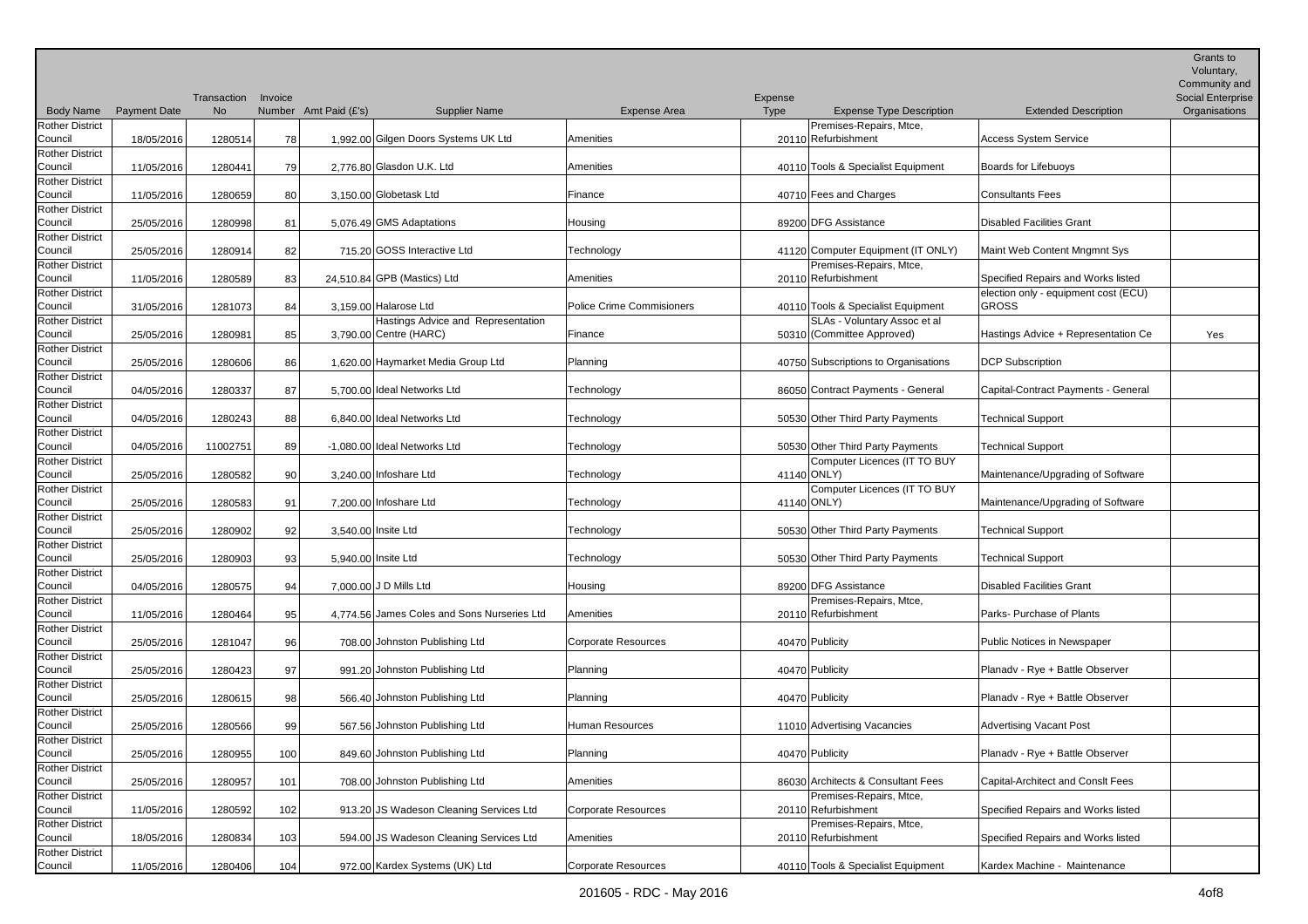|                                   |                     |                          |         |                       |                                                 |                                  |                 |                                                        |                                       | Grants to<br>Voluntary,<br>Community and |
|-----------------------------------|---------------------|--------------------------|---------|-----------------------|-------------------------------------------------|----------------------------------|-----------------|--------------------------------------------------------|---------------------------------------|------------------------------------------|
| <b>Body Name</b>                  | <b>Payment Date</b> | Transaction<br><b>No</b> | Invoice | Number Amt Paid (£'s) | <b>Supplier Name</b>                            | Expense Area                     | Expense<br>Type | <b>Expense Type Description</b>                        | <b>Extended Description</b>           | Social Enterprise<br>Organisations       |
| <b>Rother District</b>            |                     |                          |         |                       |                                                 |                                  |                 | Photocopier Contracts (PRINT                           |                                       |                                          |
| Council                           | 18/05/2016          | 1280716                  | 105     |                       | 1,952.96 Kent County Council (KCS)              | Technology                       |                 | 41250 ROOM ONLY)                                       |                                       |                                          |
| <b>Rother District</b>            |                     |                          |         |                       |                                                 |                                  |                 | Photocopier Contracts (PRINT                           |                                       |                                          |
| Council<br><b>Rother District</b> | 18/05/2016          | 1280717                  | 106     |                       | 1,931.99 Kent County Council (KCS)              | Technology                       |                 | 41250 ROOM ONLY)<br>Photocopier Contracts (PRINT       |                                       |                                          |
| Council                           | 18/05/2016          | 11002762                 | 107     |                       | -1,931.99 Kent County Council (KCS)             | Technology                       |                 | 41250 ROOM ONLY)                                       |                                       |                                          |
| <b>Rother District</b>            |                     |                          |         |                       |                                                 |                                  |                 | Premises-Repairs, Mtce,                                |                                       |                                          |
| Council                           | 11/05/2016          | 1280563                  | 108     |                       | 746.30 Kerry SCS Ltd                            | Amenities                        |                 | 20110 Refurbishment                                    | Specified Repairs and Works listed    |                                          |
| <b>Rother District</b>            |                     |                          |         |                       |                                                 |                                  |                 |                                                        |                                       |                                          |
| Council<br>Rother District        | 04/05/2016          | 1280466                  | 109     |                       | 1,191,571.62 Kier Services - Environmental      | Joint Waste Contract Client Unit |                 | 50510 Private Contractors                              | <b>CORE Joint Waste Cost</b>          |                                          |
| Council                           | 11/05/2016          | 1280469                  | 110     |                       | 72,831.94 Kier Services - Environmental         | Joint Waste Contract Client Unit |                 | 50510 Private Contractors                              | <b>VARIABLE CORE Joint Waste Cost</b> |                                          |
| <b>Rother District</b>            |                     |                          |         |                       |                                                 |                                  |                 |                                                        |                                       |                                          |
| Council                           | 25/05/2016          | 1280977                  | 111     |                       | 46,377.28 Kier Services - Environmental         | Joint Waste Contract Client Unit |                 | 50510 Private Contractors                              | <b>VARIABLE CORE Joint Waste Cost</b> |                                          |
| <b>Rother District</b>            |                     |                          |         |                       |                                                 |                                  |                 |                                                        |                                       |                                          |
| Council                           | 31/05/2016          | 1281067                  | 112     |                       | 1,191,571.62 Kier Services - Environmental      | Joint Waste Contract Client Unit |                 | 50510 Private Contractors                              | <b>CORE Joint Waste Cost</b>          |                                          |
| <b>Rother District</b><br>Council | 25/05/2016          | 1280994                  | 113     |                       | 2,178.18 KSD Group Ltd                          | Amenities                        |                 | Premises-Repairs, Mtce,<br>20110 Refurbishment         | Repairs - Roofing Works               |                                          |
| <b>Rother District</b>            |                     |                          |         |                       |                                                 |                                  |                 |                                                        |                                       |                                          |
| Council                           | 11/05/2016          | 1280637                  | 114     |                       | 532.00 LESSHOMELESS LTD                         | Housing                          |                 | 40710 Fees and Charges                                 | Bed and Breakfast Accom - misc.       |                                          |
| Rother District                   |                     |                          |         |                       |                                                 |                                  |                 |                                                        |                                       |                                          |
| Council                           | 25/05/2016          | 1280675                  | 115     |                       | 1,330.00 LESSHOMELESS LTD                       | Housing                          |                 | 40710 Fees and Charges                                 | Bed and Breakfast Accom - misc.       |                                          |
| <b>Rother District</b><br>Council | 31/05/2016          | 1281099                  | 116     |                       | 3,073.88 Lex Autolease                          | Finance                          |                 | 95270 Contract Hire Cars                               | <b>Contract Hire Car Lease Costs</b>  |                                          |
| <b>Rother District</b>            |                     |                          |         |                       |                                                 |                                  |                 |                                                        |                                       |                                          |
| Council                           | 04/05/2016          | 1280200                  | 117     |                       | 832.80 Local Government Information Unit        | <b>Corporate Resources</b>       |                 | 41510 Members Conference Expenses                      | Members Training/Conference Fees      |                                          |
| <b>Rother District</b>            |                     |                          |         |                       |                                                 |                                  |                 |                                                        |                                       |                                          |
| Council                           | 04/05/2016          | 1280201                  | 118     |                       | 832.80 Local Government Information Unit        | Corporate Resources              |                 | 41510 Members Conference Expenses                      | Members Training/Conference Fees      |                                          |
| <b>Rother District</b><br>Council | 18/05/2016          |                          |         |                       |                                                 | Housing                          |                 | 89200 DFG Assistance                                   | Disabled Facilities Grant             |                                          |
| <b>Rother District</b>            |                     | 1280848                  | 119     |                       | 4,624.00 Marsh Medical Adaptations Ltd          |                                  |                 |                                                        |                                       |                                          |
| Council                           | 25/05/2016          | 1281006                  | 120     |                       | 6,090.57 McKimmie Construction Ltd              | Housing                          |                 | 89200 DFG Assistance                                   | Disabled Facilities Grant             |                                          |
| <b>Rother District</b>            |                     |                          |         |                       |                                                 |                                  |                 | Computer Licences (IT TO BUY                           |                                       |                                          |
| Council                           | 11/05/2016          | 1280403                  | 121     |                       | 948.00 MCPC Systems (UK) Ltd                    | Technology                       |                 | 41140 ONLY)                                            | Advance Pay ESCROW Agreement          |                                          |
| <b>Rother District</b>            |                     |                          |         |                       | 2.968.80 Motavation Publishing and Graphics Ltd | Finance                          |                 | <b>Specialist Stationery (NON PRINT</b><br>40510 ROOM) |                                       |                                          |
| Council<br><b>Rother District</b> | 31/05/2016          | 1281088                  | 122     |                       |                                                 |                                  |                 |                                                        | Envelopes                             |                                          |
| Council                           | 11/05/2016          | 1280701                  | 123     |                       | 1,200.00 Mr Chris Kyprian                       | Housing                          |                 | 50530 Other Third Party Payments                       | Homelessness Prevention Projects      |                                          |
| <b>Rother District</b>            |                     |                          |         |                       | NCC Services Ltd (T/A NCC Group                 |                                  |                 | Computer Licences (IT TO BUY                           |                                       |                                          |
| Council                           | 25/05/2016          | 1280707                  | 124     |                       | $1,062.00$ Escrow Ltd)                          | Technology                       |                 | 41140 ONLY)                                            | Advance Pay ESCROW Agreement          |                                          |
| <b>Rother District</b>            |                     |                          |         |                       | NCC Services Ltd (T/A NCC Group                 |                                  |                 | Computer Licences (IT TO BUY                           |                                       |                                          |
| Council<br><b>Rother District</b> | 25/05/2016          | 1280709                  | 125     |                       | 1,062.00 Escrow Ltd)                            | Technology                       |                 | 41140 ONLY)                                            | Advance Pay ESCROW Agreement          |                                          |
| Council                           | 18/05/2016          | 1280850                  | 126     |                       | 3,673.00 Nutra Plumbing and Heating Ltd         | Housing                          |                 | 89200 DFG Assistance                                   | Disabled Facilities Grant             |                                          |
| <b>Rother District</b>            |                     |                          |         |                       |                                                 |                                  |                 |                                                        |                                       |                                          |
| Council                           | 25/05/2016          | 1280985                  | 127     |                       | 4,704.00 Nutra Plumbing and Heating Ltd         | Housing                          |                 | 89200 DFG Assistance                                   | Disabled Facilities Grant             |                                          |
| <b>Rother District</b>            |                     |                          |         |                       |                                                 |                                  |                 |                                                        |                                       |                                          |
| Council<br><b>Rother District</b> | 25/05/2016          | 1280993                  | 128     |                       | 2,781.00 Nutra Plumbing and Heating Ltd         | Housing                          |                 | 89200 DFG Assistance                                   | Disabled Facilities Grant             |                                          |
| Council                           | 25/05/2016          | 1281003                  | 129     |                       | 5,574.00 Nutra Plumbing and Heating Ltd         | Housing                          |                 | 89200 DFG Assistance                                   | Disabled Facilities Grant             |                                          |
| <b>Rother District</b>            |                     |                          |         |                       |                                                 |                                  |                 |                                                        |                                       |                                          |
| Council                           | 31/05/2016          | 1281062                  | 130     |                       | 8,000.00 Nutra Plumbing and Heating Ltd         | Housing                          |                 | 89200 DFG Assistance                                   | Disabled Facilities Grant             |                                          |
| <b>Rother District</b>            |                     |                          |         |                       |                                                 |                                  |                 |                                                        |                                       |                                          |
| Council                           | 11/05/2016          | 1280608                  | 131     |                       | 1,440.00 Ocella Ltd                             | Planning                         |                 | 40710 Fees and Charges                                 | Ocella - Report Dev/Implement/Train   |                                          |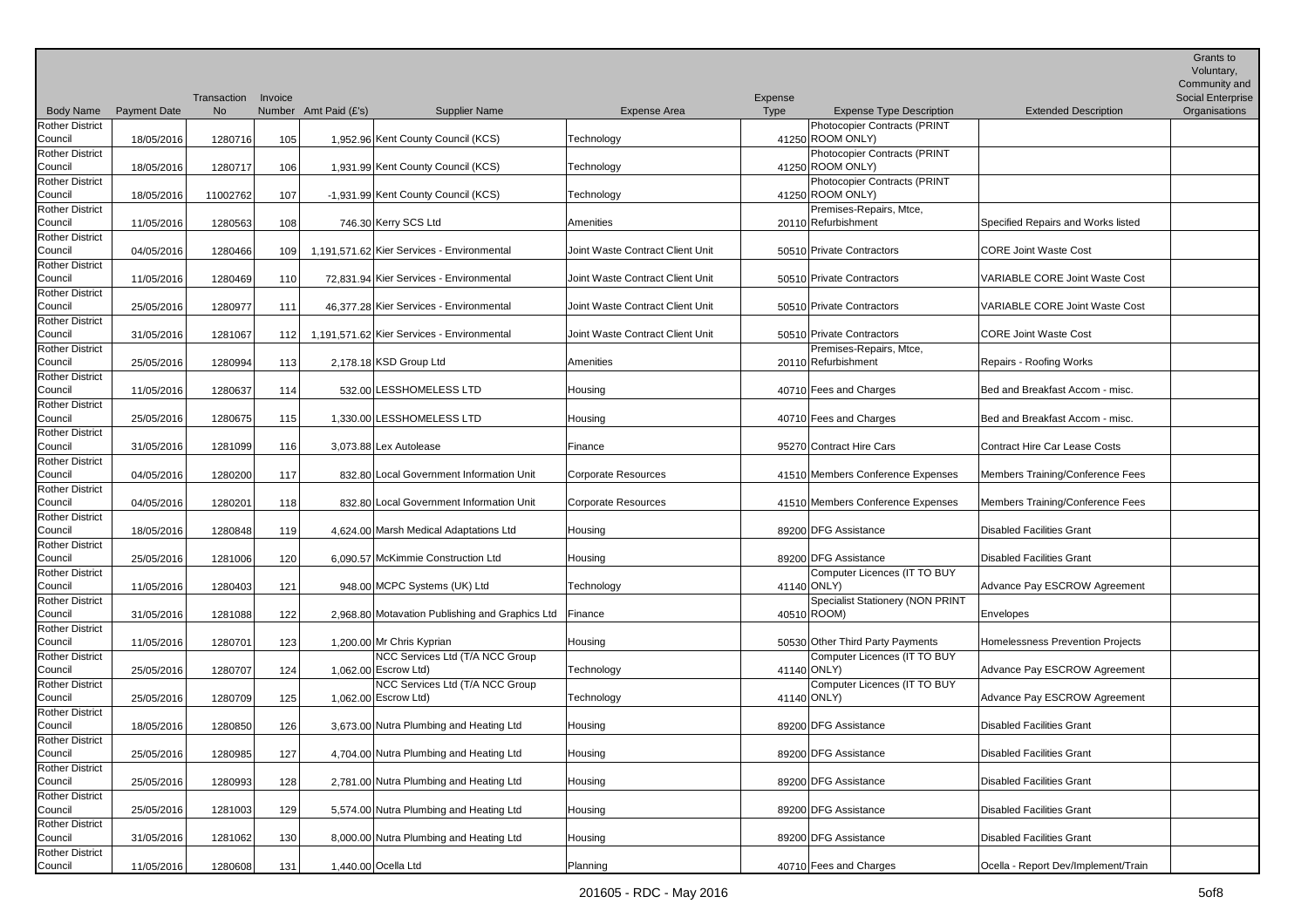|                                   |                     | Transaction | Invoice |                       |                                                      |                                  | Expense |                                                |                                     | Grants to<br>Voluntary,<br>Community and<br>Social Enterprise |
|-----------------------------------|---------------------|-------------|---------|-----------------------|------------------------------------------------------|----------------------------------|---------|------------------------------------------------|-------------------------------------|---------------------------------------------------------------|
| <b>Body Name</b>                  | <b>Payment Date</b> | No.         |         | Number Amt Paid (£'s) | <b>Supplier Name</b>                                 | <b>Expense Area</b>              | Type    | <b>Expense Type Description</b>                | <b>Extended Description</b>         | Organisations                                                 |
| <b>Rother District</b>            |                     |             |         |                       |                                                      |                                  |         | Premises-Repairs, Mtce,                        |                                     |                                                               |
| Council                           | 31/05/2016          | 1280389     | 132     |                       | 1,131.60 Parker Building Supplies Ltd                | Amenities                        |         | 20110 Refurbishment                            | Purchase of Materials - Build Maint |                                                               |
| <b>Rother District</b>            |                     |             |         |                       |                                                      |                                  |         |                                                |                                     |                                                               |
| Council                           | 25/05/2016          | 1280947     | 133     |                       | 8,080.00 Pitney Bowes Purchase Power                 | Finance                          |         | 99010 Stock Accounts                           | Town Hall Franking Machine          |                                                               |
| <b>Rother District</b><br>Council |                     |             |         |                       | 5,000.00 Plumpton College                            | Regeneration                     |         | 40710 Fees and Charges                         | Contribution to Local Orgs          |                                                               |
| Rother District                   | 11/05/2016          | 1280521     | 134     |                       |                                                      |                                  |         | SLAs - Voluntary Assoc et al                   |                                     |                                                               |
| Council                           | 25/05/2016          | 1280738     | 135     |                       | 5,000.00 Plumpton College                            | Regeneration                     |         | 50310 (Committee Approved)                     | <b>WARR Partnership</b>             | Yes                                                           |
| <b>Rother District</b>            |                     |             |         |                       |                                                      |                                  |         |                                                |                                     |                                                               |
| Council                           | 11/05/2016          | 1280704     | 136     |                       | 640.00 Questus Property Management Ltd               | Housing                          |         | 40710 Fees and Charges                         | Rent in Advance for Homeless        |                                                               |
| <b>Rother District</b>            |                     |             |         |                       |                                                      |                                  |         | Premises-Repairs, Mtce,                        |                                     |                                                               |
| Council                           | 25/05/2016          | 1280702     | 137     |                       | 120.00 R French and Son Ltd                          | Amenities                        |         | 20110 Refurbishment                            | Repairs/Maintenance - various       |                                                               |
| <b>Rother District</b>            |                     |             |         |                       |                                                      |                                  |         |                                                |                                     |                                                               |
| Council<br><b>Rother District</b> | 25/05/2016          | 1280702     | 137     |                       | 735.00 R French and Son Ltd                          | Amenities                        |         | 40710 Fees and Charges                         | Hire of Skip                        |                                                               |
| Council                           | 11/05/2016          | 1280482     | 138     |                       | 681.30 Redmere Lodge                                 | Housing                          |         | 40710 Fees and Charges                         | Bed and Breakfast Accom - misc.     |                                                               |
| <b>Rother District</b>            |                     |             |         |                       |                                                      |                                  |         |                                                |                                     |                                                               |
| Council                           | 11/05/2016          | 1280483     | 139     |                       | 643.45 Redmere Lodge                                 | Housing                          |         | 40710 Fees and Charges                         | Bed and Breakfast Accom - misc.     |                                                               |
| <b>Rother District</b>            |                     |             |         |                       |                                                      |                                  |         |                                                |                                     |                                                               |
| Council                           | 31/05/2016          | 1280791     | 140     |                       | 726.05 Redmere Lodge                                 | Housing                          |         | 40710 Fees and Charges                         | Bed and Breakfast Accom - misc.     |                                                               |
| <b>Rother District</b>            |                     |             |         |                       |                                                      |                                  |         |                                                |                                     |                                                               |
| Council                           | 04/05/2016          | 1280598     | 141     |                       | 687.39 Rye Harbour Marine                            | Amenities                        |         | 40110 Tools & Specialist Equipment             | Safety Boat Expenses                |                                                               |
| <b>Rother District</b>            |                     |             |         |                       |                                                      |                                  |         |                                                |                                     |                                                               |
| Council                           | 11/05/2016          | 1280706     | 142     |                       | 12,000.00 Savills (UK) Ltd                           | <b>Corporate Resources</b>       |         | 40710 Fees and Charges                         | Consultants Fees                    |                                                               |
| <b>Rother District</b><br>Council | 31/05/2016          | 1281079     | 143     |                       | 942.00 Sean Kirk Fencing Ltd                         | Amenities                        |         | Premises-Repairs, Mtce,<br>20110 Refurbishment | Parks-Fencing Installation          |                                                               |
| <b>Rother District</b>            |                     |             |         |                       |                                                      |                                  |         |                                                |                                     |                                                               |
| Council                           | 18/05/2016          | 1280901     | 144     |                       | 13,500.00 Shining Lights                             | Regeneration                     |         | 40710 Fees and Charges                         | <b>Bexhill Christmas Lights</b>     |                                                               |
| <b>Rother District</b>            |                     |             |         |                       |                                                      |                                  |         |                                                |                                     |                                                               |
| Council                           | 25/05/2016          | 1280581     | 145     |                       | 3,323.10 Siteimprove Ltd                             | Technology                       |         | 41120 Computer Equipment (IT ONLY)             | Advance Pay Maint Web Cont Man Sys  |                                                               |
| <b>Rother District</b>            |                     |             |         |                       |                                                      |                                  |         |                                                |                                     |                                                               |
| Council                           | 11/05/2016          | 1280669     | 146     |                       | 504.00 Solutions Accommodation Providers Ltd         | Housing                          |         | 40710 Fees and Charges                         | Bed and Breakfast Accom - misc.     |                                                               |
| <b>Rother District</b><br>Council | 11/05/2016          | 1280670     | 147     |                       | 504.00 Solutions Accommodation Providers Ltd         | <b>Housing</b>                   |         | 40710 Fees and Charges                         | Bed and Breakfast Accom - misc.     |                                                               |
| <b>Rother District</b>            |                     |             |         |                       |                                                      |                                  |         |                                                |                                     |                                                               |
| Council                           | 18/05/2016          | 1280788     | 148     |                       | 504.00 Solutions Accommodation Providers Ltd Housing |                                  |         | 40710 Fees and Charges                         | Bed and Breakfast Accom - misc.     |                                                               |
| <b>Rother District</b>            |                     |             |         |                       |                                                      |                                  |         |                                                |                                     |                                                               |
| Council                           | 25/05/2016          | 1281054     | 149     |                       | 504.00 Solutions Accommodation Providers Ltd Housing |                                  |         | 40710 Fees and Charges                         | Bed and Breakfast Accom - misc.     |                                                               |
| <b>Rother District</b>            |                     |             |         |                       |                                                      |                                  |         |                                                |                                     |                                                               |
| Council                           | 04/05/2016          | 1280578     | 150     |                       | 1,470.00 Sound Solution Consultants Ltd              | EH Pollution $R + W$ Partnership |         | 40710 Fees and Charges                         | <b>EnvH</b> - Witness Expenses      |                                                               |
| <b>Rother District</b><br>Council | 25/05/2016          | 1280905     | 151     |                       | 5,714.09 South East Employers                        | Human Resources                  |         | 40750 Subscriptions to Organisations           | Subscription to Organisations       |                                                               |
| <b>Rother District</b>            |                     |             |         |                       |                                                      |                                  |         |                                                |                                     |                                                               |
| Council                           | 04/05/2016          | 1280551     | 152     |                       | 2,139.33 South East Water Ltd                        | Corporate Resources              |         | 20410 Premises-Water                           | <b>Water Charges</b>                |                                                               |
| <b>Rother District</b>            |                     |             |         |                       |                                                      |                                  |         |                                                |                                     |                                                               |
| Council                           | 04/05/2016          | 1280561     | 153     |                       | 114.16 Southern Water                                | Amenities                        |         | 20510 Premises-Sewerage                        | Sewage Charges                      |                                                               |
| <b>Rother District</b>            |                     |             |         |                       |                                                      |                                  |         |                                                |                                     |                                                               |
| Council                           | 04/05/2016          | 1280561     | 153     |                       | 456.65 Southern Water                                | Amenities                        |         | 20510 Premises-Sewerage                        | Sewage Charges                      |                                                               |
| <b>Rother District</b>            |                     |             |         |                       |                                                      |                                  |         |                                                |                                     |                                                               |
| Council<br><b>Rother District</b> | 04/05/2016          | 1280541     | 154     |                       | 773.51 Southern Water                                | Amenities                        |         | 20510 Premises-Sewerage                        | Sewage Charges                      |                                                               |
| Council                           | 04/05/2016          | 1280547     | 155     |                       | 1,093.92 Southern Water                              | Amenities                        |         | 20510 Premises-Sewerage                        | Sewage Charges                      |                                                               |
| <b>Rother District</b>            |                     |             |         |                       |                                                      |                                  |         |                                                |                                     |                                                               |
| Council                           | 11/05/2016          | 1280684     | 156     |                       | 582.79 Southern Water                                | Amenities                        |         | 20510 Premises-Sewerage                        | Sewage Charges                      |                                                               |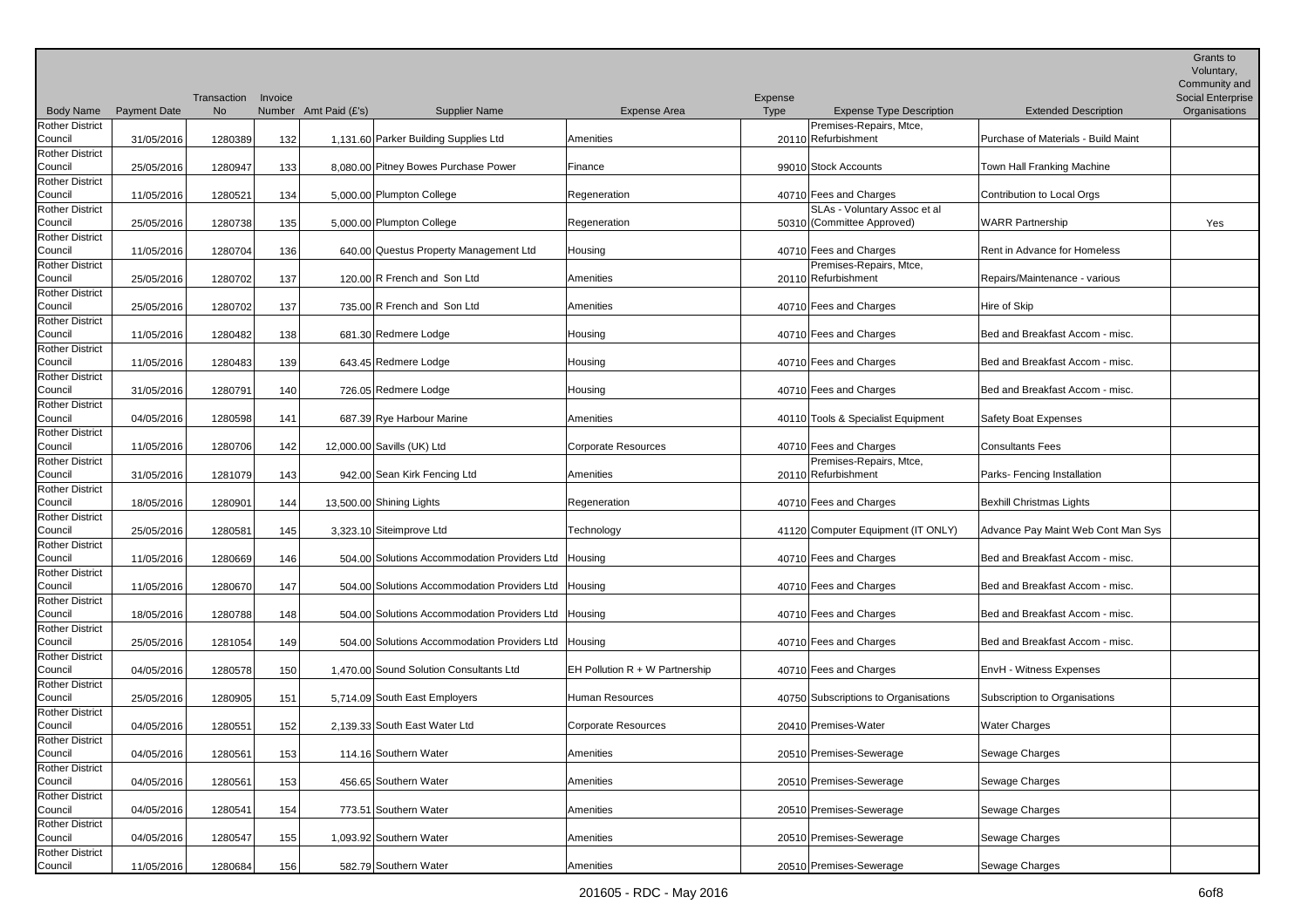|                                   |                     | Transaction | Invoice |                       |                                                           |                                          | Expense |                                                |                                     | Grants to<br>Voluntary,<br>Community and<br>Social Enterprise |
|-----------------------------------|---------------------|-------------|---------|-----------------------|-----------------------------------------------------------|------------------------------------------|---------|------------------------------------------------|-------------------------------------|---------------------------------------------------------------|
| <b>Body Name</b>                  | <b>Payment Date</b> | No.         |         | Number Amt Paid (£'s) | <b>Supplier Name</b>                                      | <b>Expense Area</b>                      | Type    | <b>Expense Type Description</b>                | <b>Extended Description</b>         | Organisations                                                 |
| <b>Rother District</b><br>Council | 25/05/2016          | 1280965     | 157     |                       | 2,594.01 Southern Water                                   | Corporate Resources                      |         | 20510 Premises-Sewerage                        | Sewage Charges                      |                                                               |
| <b>Rother District</b>            |                     |             |         |                       |                                                           |                                          |         | Premises-Repairs, Mtce,                        |                                     |                                                               |
| Council                           | 18/05/2016          | 1280524     | 158     |                       | 638.00 TCC Ltd                                            | Amenities                                |         | 20110 Refurbishment                            | Specified Repairs and Works listed  |                                                               |
| <b>Rother District</b>            |                     |             |         |                       | The Fountain Workshop (Maintenance)                       |                                          |         |                                                |                                     |                                                               |
| Council                           | 31/05/2016          | 1281061     | 159     | 2,570.69 Ltd          |                                                           | Amenities                                |         | 50510 Private Contractors                      | <b>Water Feature Maintenance</b>    |                                                               |
| <b>Rother District</b>            |                     |             |         |                       |                                                           |                                          |         |                                                |                                     |                                                               |
| Council                           | 04/05/2016          | 1280515     | 160     |                       | 500.00 The Information Commissioner                       | Corporate Resources                      |         | 40710 Fees and Charges                         | <b>Data Protection Act</b>          |                                                               |
| <b>Rother District</b>            |                     |             |         |                       |                                                           | EH Licenses and Registration $R + W$     |         |                                                |                                     |                                                               |
| Council                           | 25/05/2016          | 1280907     | 161     |                       | 1.159.05 The Seventh Cat Ltd                              | Partnership                              |         | 40710 Fees and Charges                         | EnvH-Veterinary Services for Licens |                                                               |
| <b>Rother District</b>            |                     |             |         |                       |                                                           |                                          |         |                                                |                                     |                                                               |
| Council                           | 11/05/2016          | 1280619     | 162     |                       | 1,200.00 Thomas Ford and Partners                         | Amenities                                |         | 40710 Fees and Charges                         | <b>Consultants Fees</b>             |                                                               |
| <b>Rother District</b>            |                     |             |         |                       |                                                           |                                          |         |                                                |                                     |                                                               |
| Council                           | 25/05/2016          | 1281032     | 163     |                       | 1,300.00 Trainmerit Ltd T/A Maltbys                       | Housing                                  |         | 50530 Other Third Party Payments               | Homelessness Prevention Projects    |                                                               |
| <b>Rother District</b>            |                     |             |         |                       |                                                           |                                          |         |                                                |                                     |                                                               |
| Council                           | 11/05/2016          | 1280609     | 164     |                       | 1,593.60 Trans Media Technology Ltd                       | <b>Building Control Partnership</b>      |         | 50530 Other Third Party Payments               | Scanning Services                   |                                                               |
| <b>Rother District</b>            |                     |             |         |                       |                                                           | <b>EH Environmental Services Admin R</b> |         |                                                |                                     |                                                               |
| Council                           | 18/05/2016          | 1280736     | 165     |                       | 700.00 University of Derby                                | + W Partnership                          |         | 10910 Training                                 | EnvH-Training                       |                                                               |
| <b>Rother District</b>            |                     |             |         |                       |                                                           |                                          |         |                                                |                                     |                                                               |
| Council                           | 11/05/2016          | 1280696     | 166     |                       | 2.460.60 Virtual Mail Room Ltd                            | Finance                                  |         | 40810 Postages                                 | Postages - Virtual Mail Room        |                                                               |
| <b>Rother District</b>            |                     |             |         |                       |                                                           |                                          |         |                                                |                                     |                                                               |
| Council                           | 11/05/2016          | 1280696     | 166     |                       | 2,460.59 Virtual Mail Room Ltd                            | Finance                                  |         | 40810 Postages                                 | Postages - Virtual Mail Room        |                                                               |
| <b>Rother District</b><br>Council |                     |             |         |                       | 3,260.89 Virtual Mail Room Ltd                            | Finance                                  |         |                                                | Postages - Virtual Mail Room        |                                                               |
| <b>Rother District</b>            | 31/05/2016          | 1281089     | 167     |                       |                                                           |                                          |         | 40810 Postages                                 |                                     |                                                               |
| Council                           | 31/05/2016          | 1281089     | 167     |                       | 3.260.89 Virtual Mail Room Ltd                            | Finance                                  |         | 40810 Postages                                 | Postages - Virtual Mail Room        |                                                               |
| <b>Rother District</b>            |                     |             |         |                       |                                                           |                                          |         |                                                |                                     |                                                               |
| Council                           | 31/05/2016          | 1281098     | 168     |                       | 876.00 Wolters Kluwer (UK) Ltd                            | <b>Human Resources</b>                   |         | 40110 Tools & Specialist Equipment             | Health and Safety Act Equipment     |                                                               |
| <b>Rother District</b>            |                     |             |         |                       |                                                           |                                          |         |                                                |                                     |                                                               |
| Council                           | 18/05/2016          | 1280649     | 169     |                       | 12.79 Wybone Ltd                                          | Amenities                                |         | 40110 Tools & Specialist Equipment             | Carriage/Handling Charge            |                                                               |
| <b>Rother District</b>            |                     |             |         |                       |                                                           |                                          |         |                                                |                                     |                                                               |
| Council                           | 18/05/2016          | 1280649     | 169     |                       | 527.04 Wybone Ltd                                         | Amenities                                |         | 40110 Tools & Specialist Equipment             | Supply of Litter Bins               |                                                               |
| <b>Rother District</b>            |                     |             |         |                       |                                                           |                                          |         | Photocopier Contracts (PRINT                   |                                     |                                                               |
| Council                           | 25/05/2016          | 1280749     | 170     |                       | 9,528.85 Xerox (UK) Ltd                                   | Technology                               |         | 41250 ROOM ONLY)                               |                                     |                                                               |
| <b>Rother District</b>            |                     |             |         |                       |                                                           |                                          |         |                                                |                                     |                                                               |
| Council                           | 31/05/2016          | 1281064     | 171     |                       | 1,380.00 Your Move                                        | Housing                                  |         | 50530 Other Third Party Payments               | Homelessness Prevention Projects    |                                                               |
| <b>Rother District</b>            |                     |             |         |                       |                                                           |                                          |         | Premises-Repairs, Mtce,                        |                                     |                                                               |
| Council                           | 04/05/2016          | 1280600     | 172     |                       | 1,344.00 Colin A May                                      | Amenities                                |         | 20110 Refurbishment                            | Painting Works                      |                                                               |
| <b>Rother District</b>            |                     |             |         |                       |                                                           |                                          |         | Premises-Repairs, Mtce,                        |                                     |                                                               |
| Council                           | 04/05/2016          | 1280601     | 173     |                       | 1,356.00 Colin A May                                      | Amenities                                |         | 20110 Refurbishment                            | Painting Works                      |                                                               |
| <b>Rother District</b>            |                     |             |         |                       |                                                           |                                          |         | Premises-Repairs, Mtce,                        |                                     |                                                               |
| Council                           | 25/05/2016          | 1280969     | 174     |                       | $624.00$ Colin A May                                      | Amenities                                |         | 20110 Refurbishment                            | <b>Repairs - Painting Works</b>     |                                                               |
| <b>Rother District</b>            |                     |             |         |                       |                                                           |                                          |         | Premises-Repairs, Mtce,                        |                                     |                                                               |
| Council                           | 25/05/2016          | 1280971     | 175     |                       | 1,152.00 Colin A May                                      | Amenities                                |         | 20110 Refurbishment                            | Specified Repairs and Works listed  |                                                               |
| <b>Rother District</b>            |                     |             |         |                       |                                                           |                                          |         | Premises-Repairs, Mtce,                        |                                     |                                                               |
| Council                           | 25/05/2016          | 1280972     | 176     |                       | 1,176.00 Colin A May                                      | Amenities                                |         | 20110 Refurbishment                            | Specified Repairs and Works listed  |                                                               |
| <b>Rother District</b>            |                     |             |         |                       |                                                           |                                          |         | Premises-Repairs, Mtce,                        |                                     |                                                               |
| Council                           | 25/05/2016          | 1280976     | 177     |                       | 2,592.00 Colin A May                                      | Amenities                                |         | 20110 Refurbishment                            | Parks-Redecoration Works            |                                                               |
| <b>Rother District</b>            |                     |             |         |                       |                                                           |                                          |         | Premises-Repairs, Mtce,                        |                                     |                                                               |
| Council                           | 31/05/2016          | 1281082     | 178     |                       | 3,840.00 J Akehurst Plant Hire                            | Amenities                                |         | 20110 Refurbishment                            | Specified Repairs and Works listed  |                                                               |
| <b>Rother District</b>            |                     |             |         |                       | William G Fuller Co Ltd T/A Fullers                       |                                          |         | Premises-Repairs, Mtce,                        |                                     |                                                               |
| Council                           | 11/05/2016          | 1280681     | 179     |                       | 500.40 Engineering                                        | Amenities                                |         | 20110 Refurbishment                            | Repairs/Maintenance - various       |                                                               |
| <b>Rother District</b><br>Council | 25/05/2016          | 1280966     | 180     |                       | William G Fuller Co Ltd T/A Fullers<br>500.40 Engineering | Amenities                                |         | Premises-Repairs, Mtce,<br>20110 Refurbishment | Repairs/Maintenance - various       |                                                               |